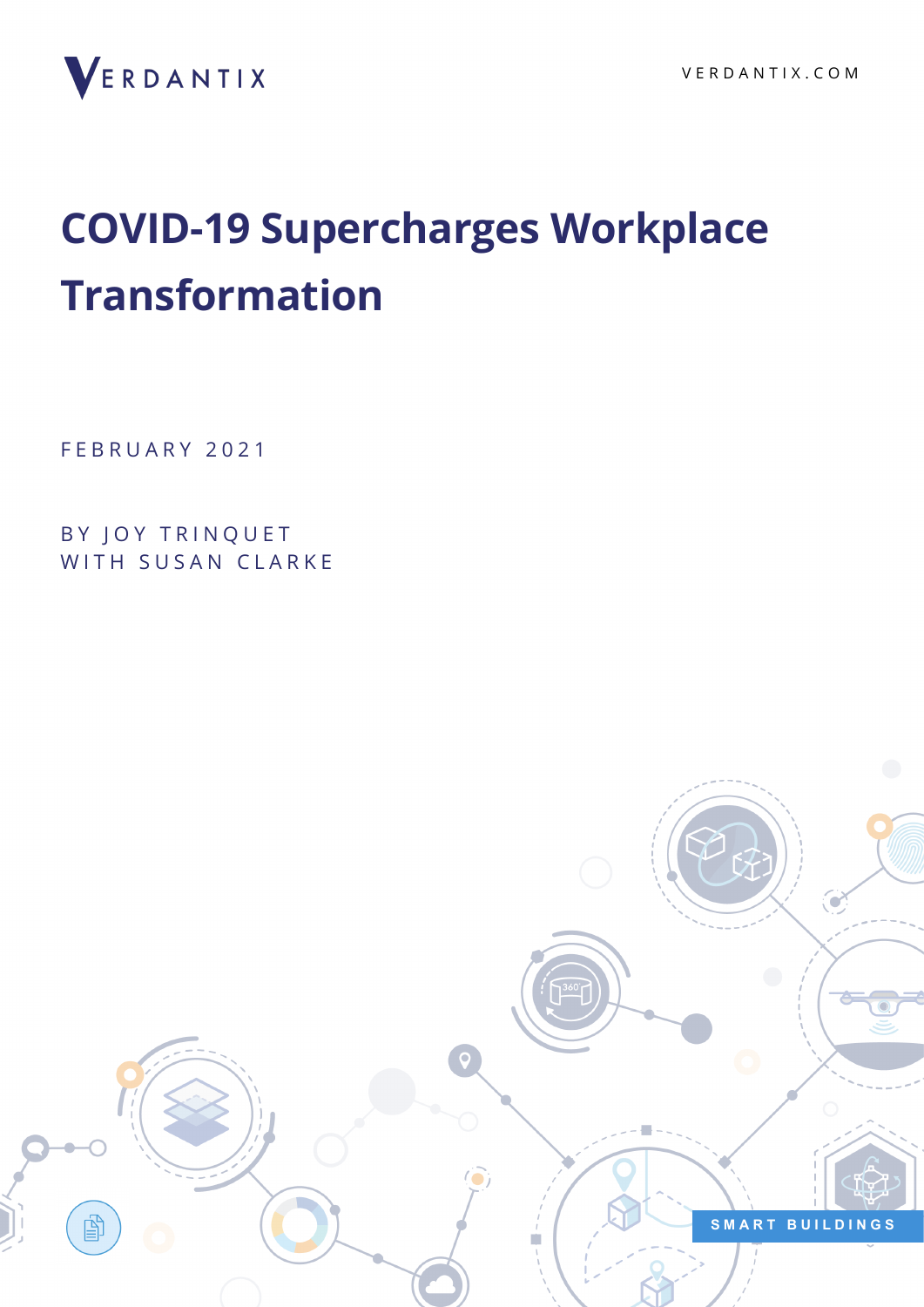### **COVID-19 Supercharges Workplace Transformation**

This report provides heads of real estate, workplace experience and facilities management with an analysis of how real estate strategies and workplaces will change following the COVID-19 pandemic and associated economic recession. Verdantix research finds that existing real estate strategy drivers, such as occupant wellbeing and talent attraction, have risen in prominence since COVID-19. The pandemic has also accelerated real estate digitization programmes and existing real estate trends such as hybrid working models and space rationalization. This report highlights six actions for facility managers to prepare for the new workplace standard.

### TABLE OF CONTENTS

| Firms Adopt A Range Of Measures To Manage Office Occupancy During The Pandemic               |  |
|----------------------------------------------------------------------------------------------|--|
| Corporate Offices Will Persist Despite Some Rethinking On Their Primary Purpose              |  |
| Long Term Strategies Will Maintain A Focus On Talent Attraction And Building Resiliency      |  |
| Space And Workplace Management Technologies Will Remain Key Enablers Of Workplace Strategies |  |

### TABLE OF FIGURES

| Figure 5. COVID-19 Effect On Commercial Real Estate Digitization Strategies Split By Firm Revenue  10 |
|-------------------------------------------------------------------------------------------------------|
|                                                                                                       |
|                                                                                                       |
|                                                                                                       |

### ORGANIZATIONS MENTIONED

Accruent, AppNexus, Avison Young, Catholic Health Initiatives, Comfy, Density, Dropbox, FM:Systems, Fujitsu, Honeywell, Hunton Andrews Kurth, IBI Group, iOFFICE, Locatee, Mapiq, Mastercard, Microsoft, OfficeSpace Software, Organic Valley, Rapal, Relogix, Siemens, Sine Group, Spica Technologies, Teem, Trimble, Vertex, Zoom, Zurich Insurance Group.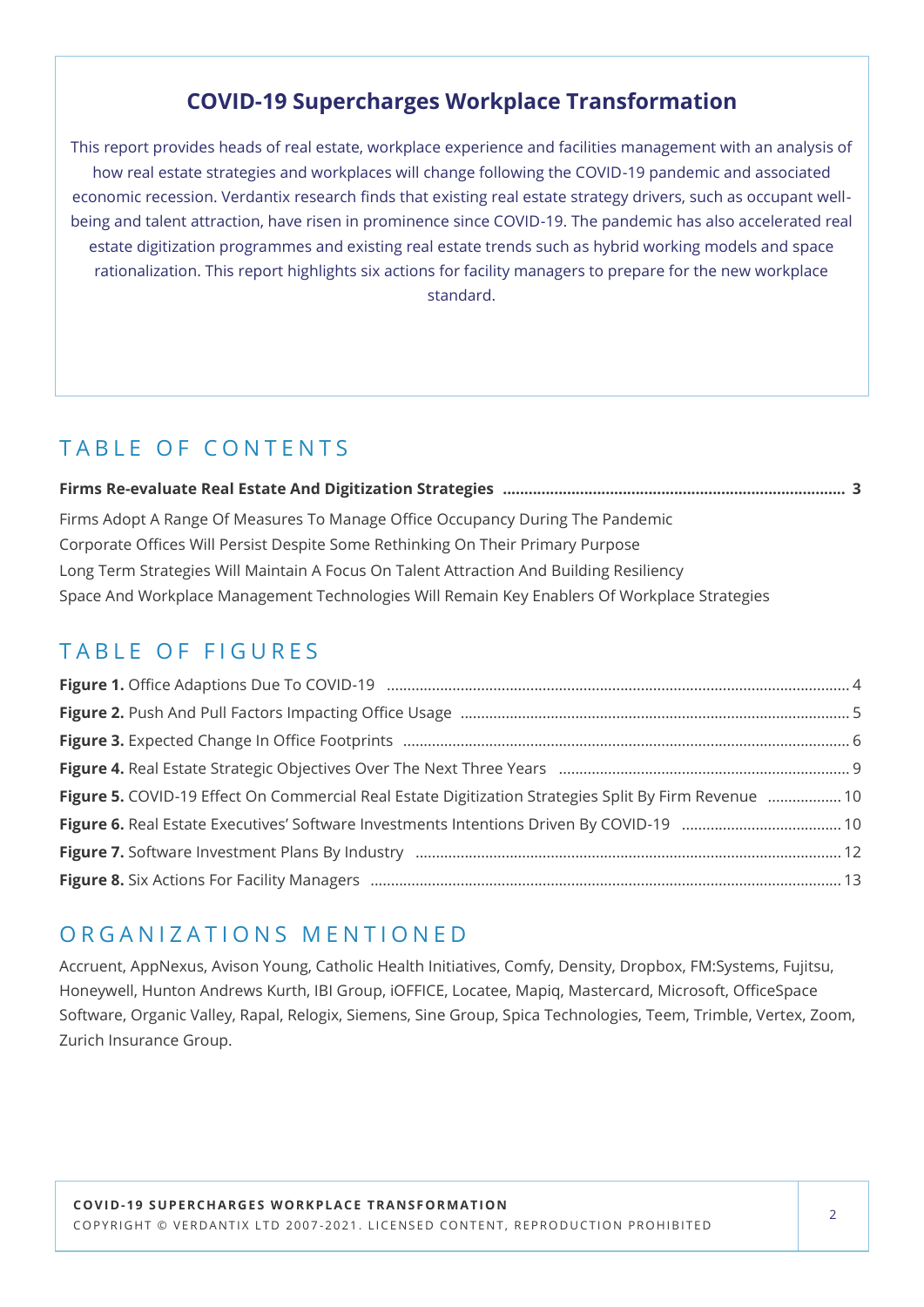### **Firms Re-evaluate Real Estate And Digitization Strategies**

COVID-19 has changed how real estate and workplace executives manage corporate offices. To better understand smart building technology strategies, investment plans and priorities over the next 12 months, Verdantix conducted a global survey of 250 real estate occupiers across 13 geographies and 18 industries from July to September 2020 (see Verdantix Global Corporate Survey 2020: Smart Building Technology Budgets, [Priorities & Preferences\).](https://research.verdantix.com/report/smart-buildings/global-corporate-survey-2020-smart-building-technology-budgets-priorities-preferences) Looking deeper into how firms expect COVID-19 to effect long-lasting changes to the office environment, Verdantix conducted a further 100 interviews with real estate and workplace executives across five geographies and four industries from November to December 2020, referred to as the Verdantix Future Of The Workplace survey.

### **Firms Adopt A Range Of Measures To Manage Office Occupancy During The Pandemic**

With the rapid onset of the pandemic, firms across the world were forced to introduce a range of near-term tactics to keep their businesses operating (see **Figure 1**). For firms with corporate offices, strategies include:

• **Enabling home working at an unprecedented scale.**

In 2020, firms faced an unprecedented need to enable employees to efficiently work from home (WFH) amidst the pandemic. Firms had to ensure that employees could access all necessary documents using cloud storage such as Dropbox or Microsoft SharePoint, and had to provide collaboration software, such as Zoom or Microsoft Teams. According to the Verdantix 2020 global corporate survey, 80% of firms made new investments in home working bandwidth and cloud storage, and 66% of firms invested in remote working and collaboration technology.

#### • **Restricting office occupancy and introducing desk booking systems.**

Facility and workplace managers have invested in solutions to manage office density in order to comply with state and national legislation. Occupancy sensors and smart access control systems help managers monitor the number of users entering a building or space. Managers can analyse data from space booking systems to identify which employees plan to come into the office. In the Verdantix 2020 global corporate survey, 90% of firms noted that social distancing and infection control will be a high priority in the next year. Sensors and space bookings help managers with contact tracing and ensuring adherence to social distancing protocols to manage workplace contamination.

#### • **Shifting the emphasis of the office to a collaboration space.**

Due to building occupancy limits, many employees only go to the office when they need to collaborate with other team members. This trend has prompted firms to change the way they view the office and invest in more collaborative spaces. For example, managers can analyse floorplans and reconfigure them to add more break-out spaces and meeting rooms. According to the 2020 Verdantix survey, implementing new collaboration and productivity technologies in 2021 will be a high priority for 44% of respondents.

#### • **Segmenting the workforce into teams with allocated office days.**

Many firms across various industries, such as manufacturing, service providers or technology vendors, need staff to be on site in order to continue normal operations. These firms have opted to split their staff into smaller groups, assigning each group specific days to be in the office. Staggering the staff on site helps managers monitor office density more accurately and helps with contact tracing.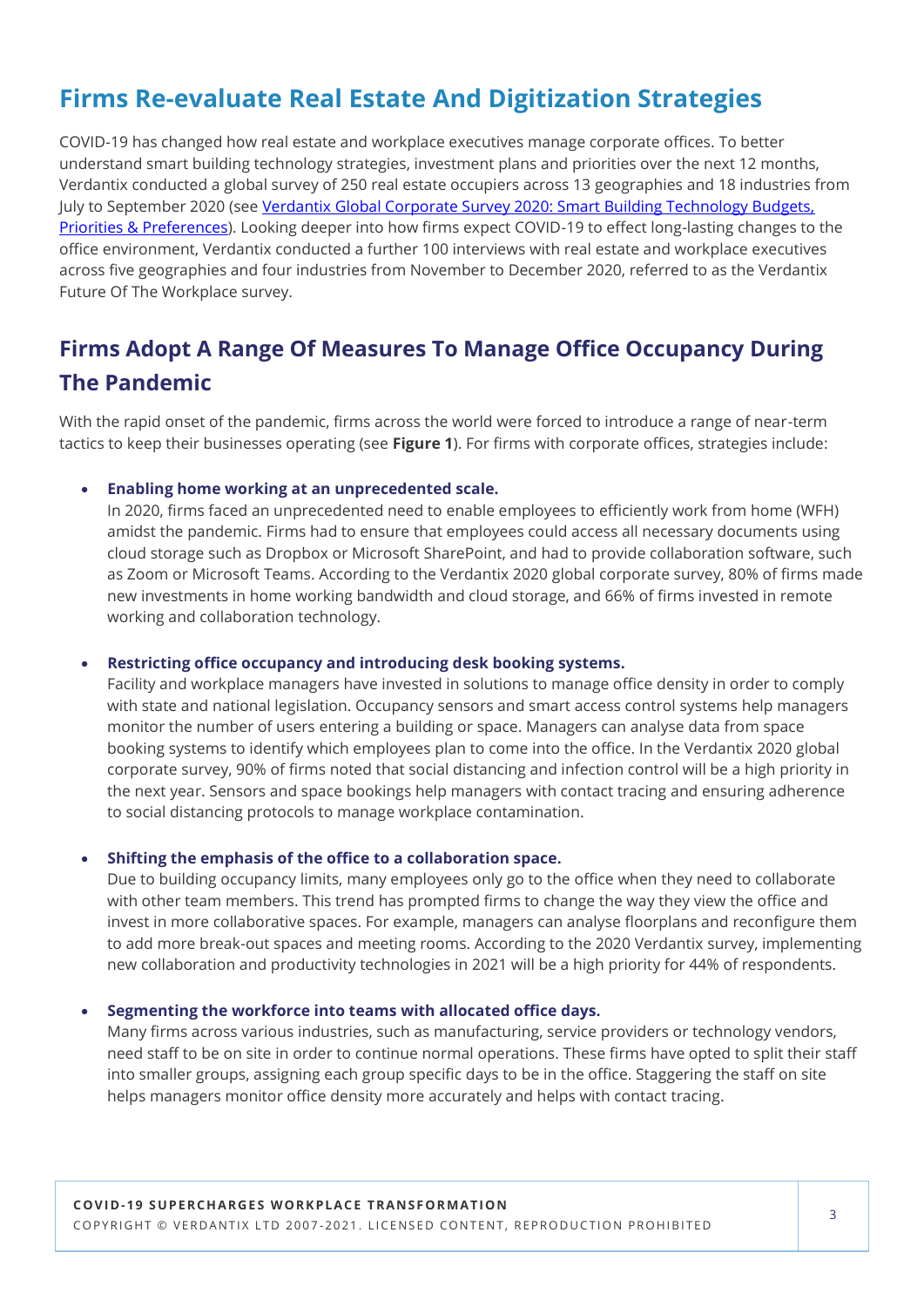

### **Corporate Offices Will Persist Despite Some Rethinking On Their Primary Purpose**

Recessions always trigger a fall in office occupancy. This latest recession has a unique characteristic in that it came alongside a mass shift to home working which has proven to many sceptical executive committees that remote working is a feasible strategy going forward. The approval of a number of effective vaccines is great news for the world but what will be the long-term structural impact of home working on the office market? Our research shows that the balance of competing factors will likely result in only a moderate reduction in real estate footprints versus pre-COVID-19 forecasts (see **Figure 2**). Future office usage will be influenced by the:

#### • **Speed of economic recovery.**

Office usage is intrinsically tied to economic trends; office vacancy rates have historically declined as the economy recovers. For example, as a result of the great recession of 2007-2009, 2010 office vacancy rates in metropolitan areas of the US reached 17% and declined to 15% by 2012 as the US recovered. Executives are closely monitoring macroeconomic trends that may be indicating recovery in order to better plan for the return to work and future investments.

"As the economy starts gradually rising, employees can work from office or from home wherever they feel comfortable and I can better plan for the return to work" (Senior Corporate Real Estate Transaction Manager, industrial manufacturing firm)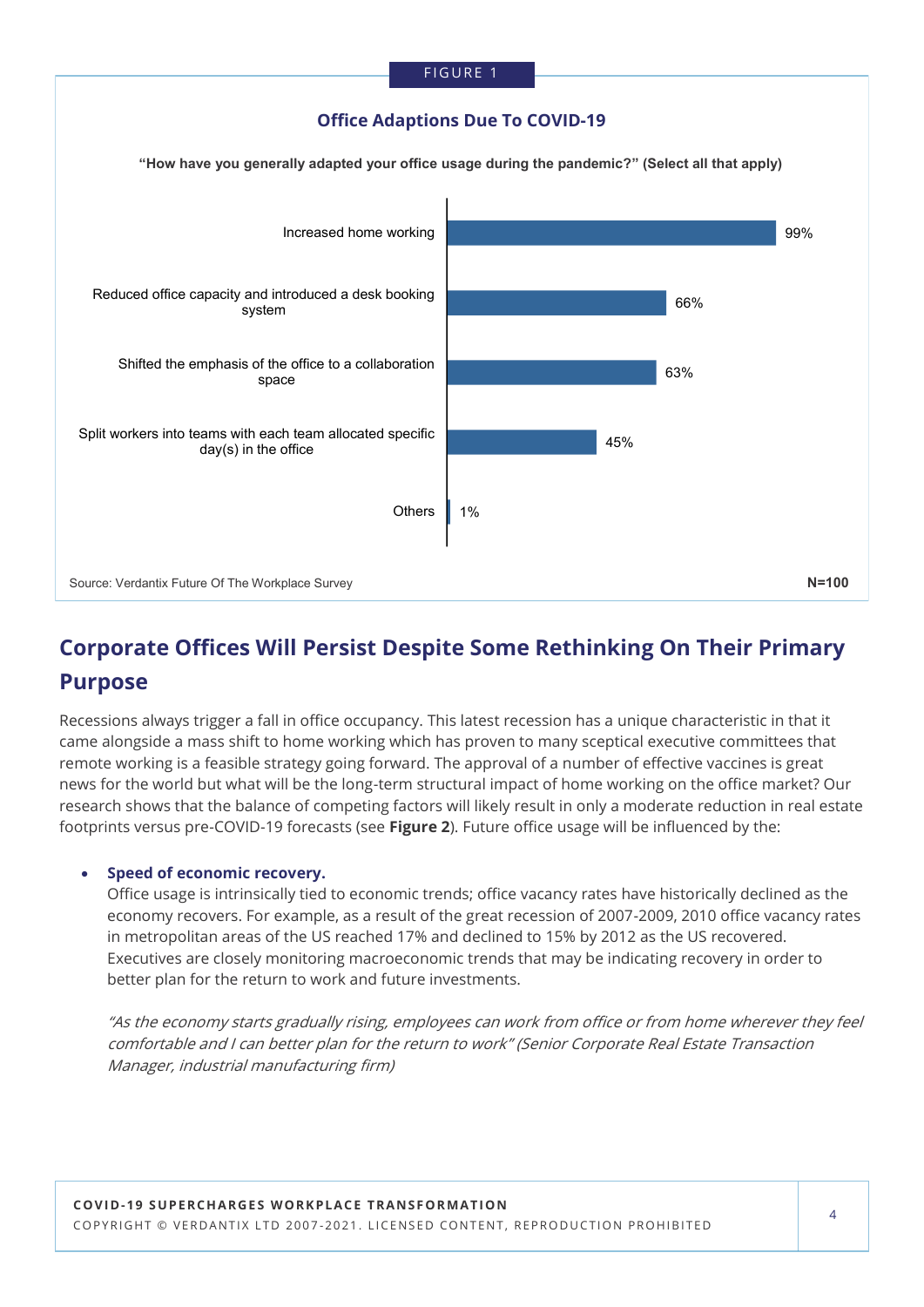### **Push And Pull Factors Impacting Office Usage**

|                                              | <b>Driver</b>                   | <b>Description</b>                                                                                                                                 | <b>Impact On</b><br><b>Office Demand</b> |
|----------------------------------------------|---------------------------------|----------------------------------------------------------------------------------------------------------------------------------------------------|------------------------------------------|
| <b>Cyclical/Short</b><br><b>Term Drivers</b> | <b>Economic slowdown</b>        | Increased number of firms surrendering leases<br>and putting up space for sub-letting                                                              |                                          |
|                                              | <b>Strategic uncertainty</b>    | Firms maintain their current office space until there<br>is greater certainty regarding future economic and<br>workplace outlook                   |                                          |
|                                              | Long term leases                | Despite near-term preferences, firms in long-term<br>leases inhibited from immediately reducing real<br>estate footprint                           |                                          |
|                                              | <b>Economic recovery</b>        | The economic recovery will drive increased<br>demand for office space                                                                              |                                          |
|                                              | Real estate rationalization     | Firms continue to look for opportunities to<br>rationalize footprint to reduce costs                                                               |                                          |
|                                              | <b>Office density reduction</b> | Rationalization initiatives previously drove office<br>density, this trend is likely to reverse with a greater<br>emphasis on workplace experience |                                          |
| <b>Structural</b><br><b>Drivers</b>          | <b>Flexible Working</b>         | The pandemic proved flexible working models are<br>feasible, resulting in an expected permanent<br>increase in home-working                        |                                          |
|                                              | <b>Home-working limitations</b> | Sub-optimal home-working environments and the<br>need for collaboration and culture building will help<br>maintain the need for office space       |                                          |
|                                              | Hub and spoke office model      | Reductions in city centre office footprints will be<br>offset by the reinvestment of portions of these<br>funds into cheaper suburban offices      |                                          |
|                                              |                                 |                                                                                                                                                    |                                          |

Source: Verdantix

#### • **Real estate rationalization programmes.**

Many firms are planning to reduce real estate footprints as a result of new working strategies, reduced budgets, portfolio optimization programmes or COVID-19 in some cases. However, the reduction in real estate will not be as dramatic as initially expected. According to the Verdantix Future Of The Workplace survey, only 18% of firms expect to reduce office space, 19% expect to increase office space and 63% expect no change in office space (see **Figure 3**). Heads of real estate are developing rationalization strategies, taking employee preference into consideration, in order to better inform future office usage.

"Yes, we will see a continued decline in overall global footprint but won't be 20-30%, will be more 10-15% reduction. A lot of small offices that are just unnecessary that we will focus on getting rid of, this will be the 15%." (Head of Global Construction & Facilities Management, manufacturing firm)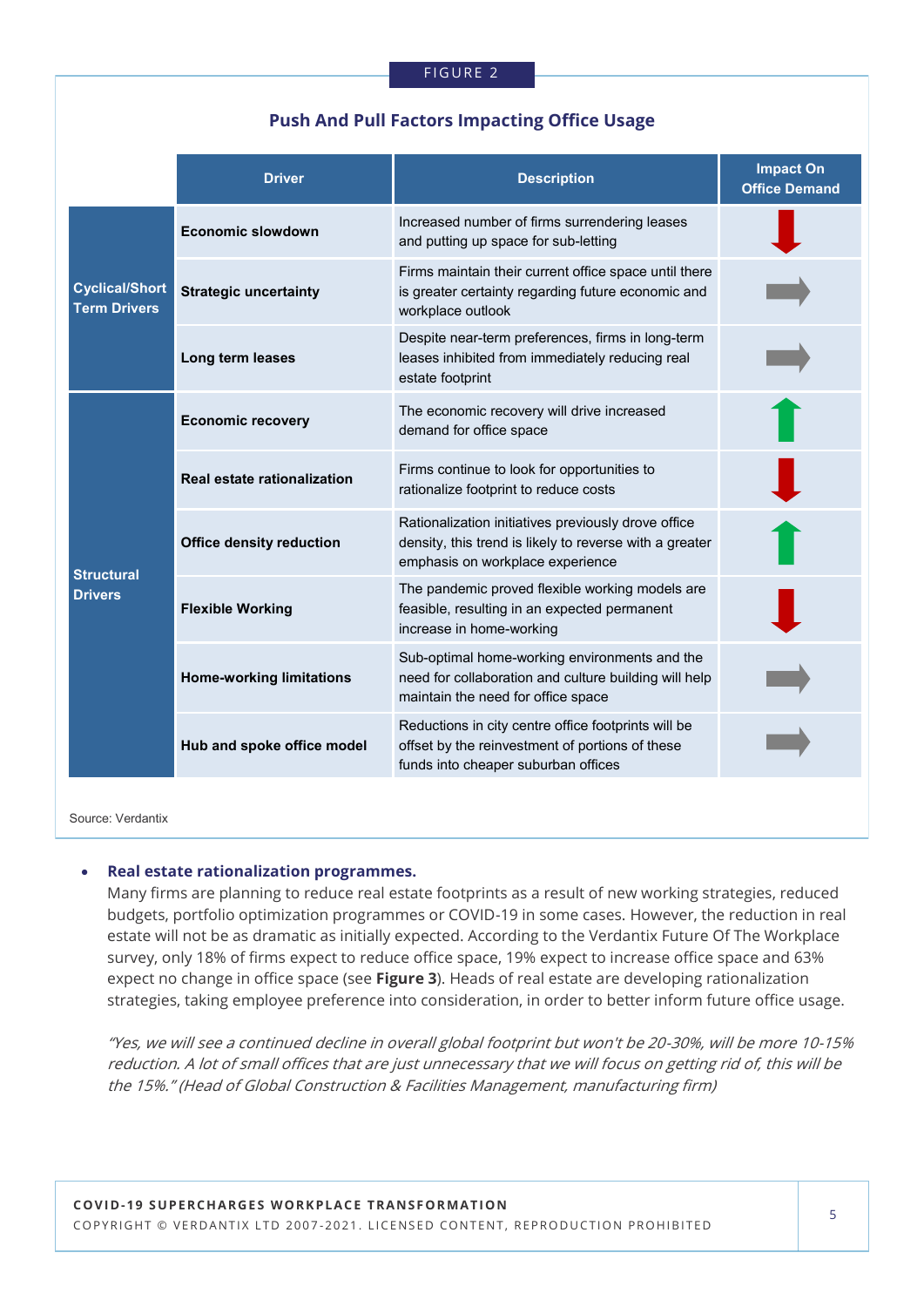#### **FIGURE 3**

#### **Expected Change In Office Footprints**

**"What changes do you expect to your square footage of office space relative to workers?"**



#### • **Implementation of flexible working models.**

Over the last five years, increasing employee demand for more hybrid working environments has forced firms to invest in agile working solutions. According to the Verdantix Future Of The Workplace survey, prior to COVID-19 firms managed room bookings using: Outlook (27%), inhouse software (24%), Excel (22%), commercial software (15%), and pen and paper (6%). The agile working trend is expected to continue as COVID-19 renewed employee and executive interest in hybrid working. In the Verdantix global corporate survey, 36% of firms viewed agile working as a very influential trend for the next three years.

"Bringing people together and connecting them with the company's brand, culture and spirit is so important. Still need offices but the space will look completely different – more demand for flexible and unassigned spaces and areas for collaboration rather than pure traditional office space." (Senior Director Facilities, professional services firm)

#### • **Initiatives to reduce office density.**

Over the past 10 years, real estate rationalization programmes have significantly reduced square footage per employee in (from 225 square feet per employee in 2010 to 151 square feet per employee in 2017). Social distancing and occupancy limits regulations during COVID-19 forced many firms to reduce office density to ensure a safe environment. These initiatives to reduce office density are expected to continue in the future but to a lesser extent as firms prioritize workplace experience and productivity.

"We won't stay at 90% remote work but would anticipate 60–70% that will remain work from home in the long term. Focus on collaborative centers so people can come in when they need to. The big things this will do is help us deal with the fluid market, we can flatten our real estate spend and keep this more fluid as we can easily hire people to work from home." (VP of Real Estate & Facilities, banking and finance firm)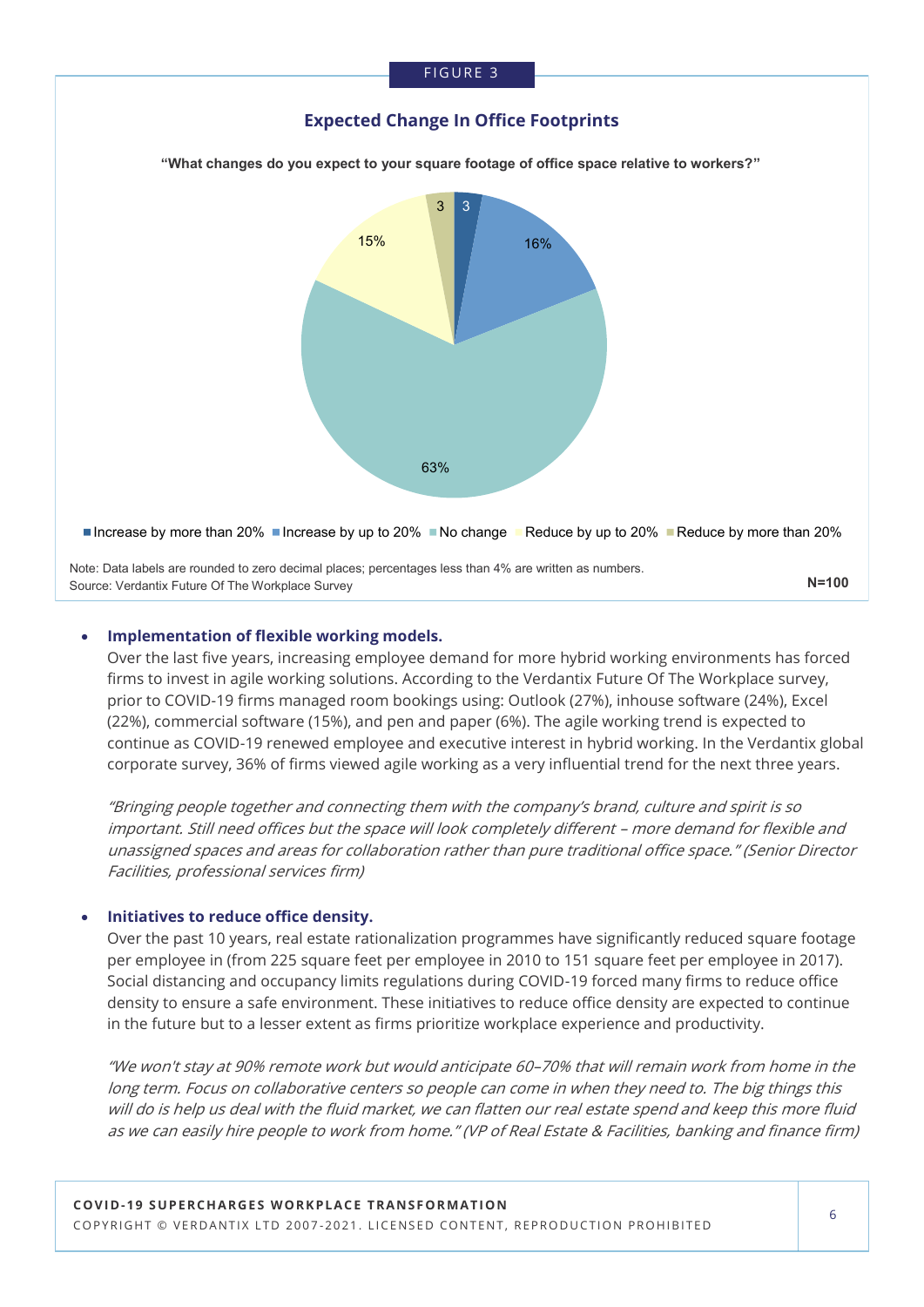#### • **Limitations of working from home.**

Around the world, legally mandated lockdowns forced employees to WFH and, in many cases, firms learned that remote working was a feasible strategy going forward. However, many executives and employees still see value in offices to support social interactions, company culture, team projects, collaboration and mentorship. Furthermore, workers with poor home working environments will want to return to the office to improve productivity. Firms are redesigning their workplaces to be more collaborative and flexible environments. For example, in November 2020, law firm Hunton Andrews Kurth relocated to a new office with removable desks for flexibility and more common areas for collaboration.

"The office of the future for us will be a place people go to because they want to not because they need to. Undertake activities they can't do at home – collaborating, innovation, solution design 'get together activities' group of brains to work through a challenge. That will be a material change to the way offices are used." (Director of Real Estate, Facilities, EHS & Business Continuity, industrial manufacturing firm)

#### • **Interest in satellite offices in suburban areas.**

There is already evidence of firms with headquarters in urban cities re-designing their office portfolios to reduce square footage in cities and increase space in the suburbs, as many employees reside in city outskirts. For instance, Fujitsu plans to reduce its prime city-centre office space footprint by about 50%, switch to hot desking only, expand the number of satellite office spaces and provide more hub offices, empowering workers to choose where and how they work. Satellite offices in suburban areas will help firms reduce real estate costs and improve their employee workplace experience, including shorter commutes.

"We have already pursued satellite offices. We have a smaller central office for small client and sales focused meetings, and then a much larger one in the suburbs." (Director of Real Estate & Facilities, industrial manufacturing firm)

### **Long Term Strategies Will Maintain A Focus On Talent Attraction And Building Resiliency**

The COVID-19 pandemic prompted firms to make changes to working practices through large scale enablement of home working and introducing greater control and management of office occupancy. With the vaccine rollout now underway, firms can move beyond reactive measures and can consider a longer-term strategy for the workplace. The factors that are set to drive real estate strategies were already on the agenda prior to COVID-19 but have now risen in prominence. Over the next three years, firms will prioritize:

#### • **Improving worker productivity, safety and well-being.**

Over the past five years, firms have been increasingly interested in occupant well-being and COVID-19 further accelerated that trend, triggering firms to make new investments in well-being programmes (see Verdantix Beyond COVID-[19: Emerging Best Practices For Occupant Health And Wellbeing\).](https://research.verdantix.com/report/beyond-covid-19-emerging-best-practices-for-occupant-health-and-wellbeing) In the 2019 Verdantix survey of 304 real estate occupiers (prior to COVID-19), 28% of respondents selected improving occupant comfort and well-being as a top priority over the next three years. In the more recent Verdantix Future of the Workplace survey, 97% of respondents said worker safety, health and well-being is now more important in influencing real estate strategy than prior to COVID-19. When developing long-term office usage plans, executives will emphasize employee well-being, productivity and collaboration.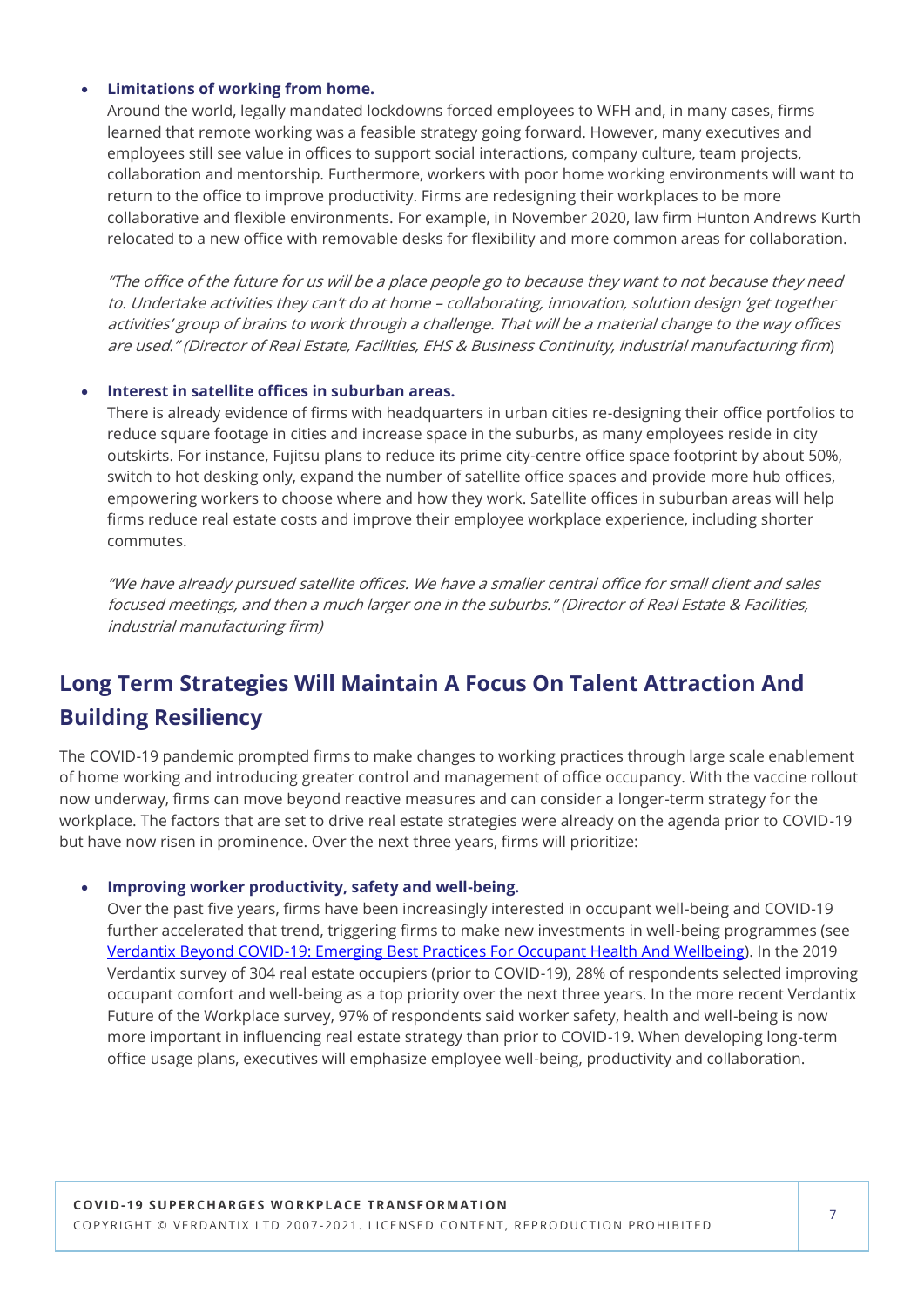#### • **Boosting talent attraction and retention rates.**

From 2020 to 2023, attracting and retaining talent will be the primary objective for real estate executives (see **Figure 4**). Firms have invested in various solutions to enhance employee engagement, such as improving the quality and frequency of communications and offering software solutions for collaboration. Business executives will continue to invest in employee engagement solutions as they seek to attract a younger workforce. Furthermore, many firms were forced to reduce workforce amidst COVID-19 and will seek to increase staff numbers as the economy recovers. According to the Verdantix Future Of The Workplace survey, talent attraction was an important factor for 67% of respondents prior to COVID-19, and 52% of firms believe talent attraction has increased in importance since COVID-19.

#### • **Enhancing the resiliency of buildings.**

A building's resiliency is its ability to reduce the magnitude or duration of disruptive events, such as natural disasters. Improving the resiliency of buildings helps minimize risks to business operations, which has been a top objective for real estate heads for over three years. In the past, resiliency strategies focused on preparing for natural disasters, such as improving energy supplies to ensure buildings have continuous power. However, more recently, firms are interested in making their workspaces more flexible to adapt to a broader set of events, such as occupancy restrictions and lockdowns. In the long term, firms will continue enhancing building resiliency to better equip themselves to manage any disruptive event.

#### • **Reducing real estate capital costs.**

Many executives are looking to revamp office space to include more digital solutions and collaborative spaces. However, the 2020 economic downturn resulted in tighter budgets causing firms to delay noncritical capital spending and to more closely evaluate the benefits of capital projects. As the economy recovers and budgets improve, firms will continue to focus on minimizing capital costs and strategically plan long-term capital investments.

### **Space And Workplace Management Technologies Will Remain Key Enablers Of Workplace Strategies**

Prior to COVID-19, our research showed firms increasing their investment in technology (and cloud-based solutions in particular) as a way of operationalizing and executing their workplace strategies (see Verdantix [Smart Buildings Software: Market Size And Forecast 2018](https://research.verdantix.com/report/smart-buildings/smart-buildings-software-market-size-and-forecast-2018-2023-global)-2023 (Global)). Our very latest forecast (published in January 2021) shows firms continuing to increase spending on workplace technologies with the biggest growth area being space and workplace management software applications (see Verdantix Smart Buildings Software: [Market Size And Forecast 2020](https://research.verdantix.com/report/smart-buildings/smart-buildings-software-market-size-and-forecast-2020-2025-global)-2025 (Global)). We forecast firms will increase spending on this software at 13% year-on-year between 2020 and 2025.

Our research shows that COVID-19 has created added urgency for medium and large corporates to develop and progress their real estate digital strategies (see **Figure 5**). But what is it about space and workplace management software applications specifically that is attracting such levels of spending growth, even as some corporates are set to reduce their real estate footprints? Our research shows that firms are looking to invest in software applications that (see **Figure 6**):

#### • **Provide granular space utilization data.**

Over the past five years, real estate executives and building managers have captured increasingly granular data on space utilization to drive space rationalization. Continued customer demand and COVID-19 has led to an increasing number of providers entering the space and developing enhanced or new functionality. For example, Accruent, Density, FM:Systems, IBI Group, iOFFICE, Locatee, Mapiq,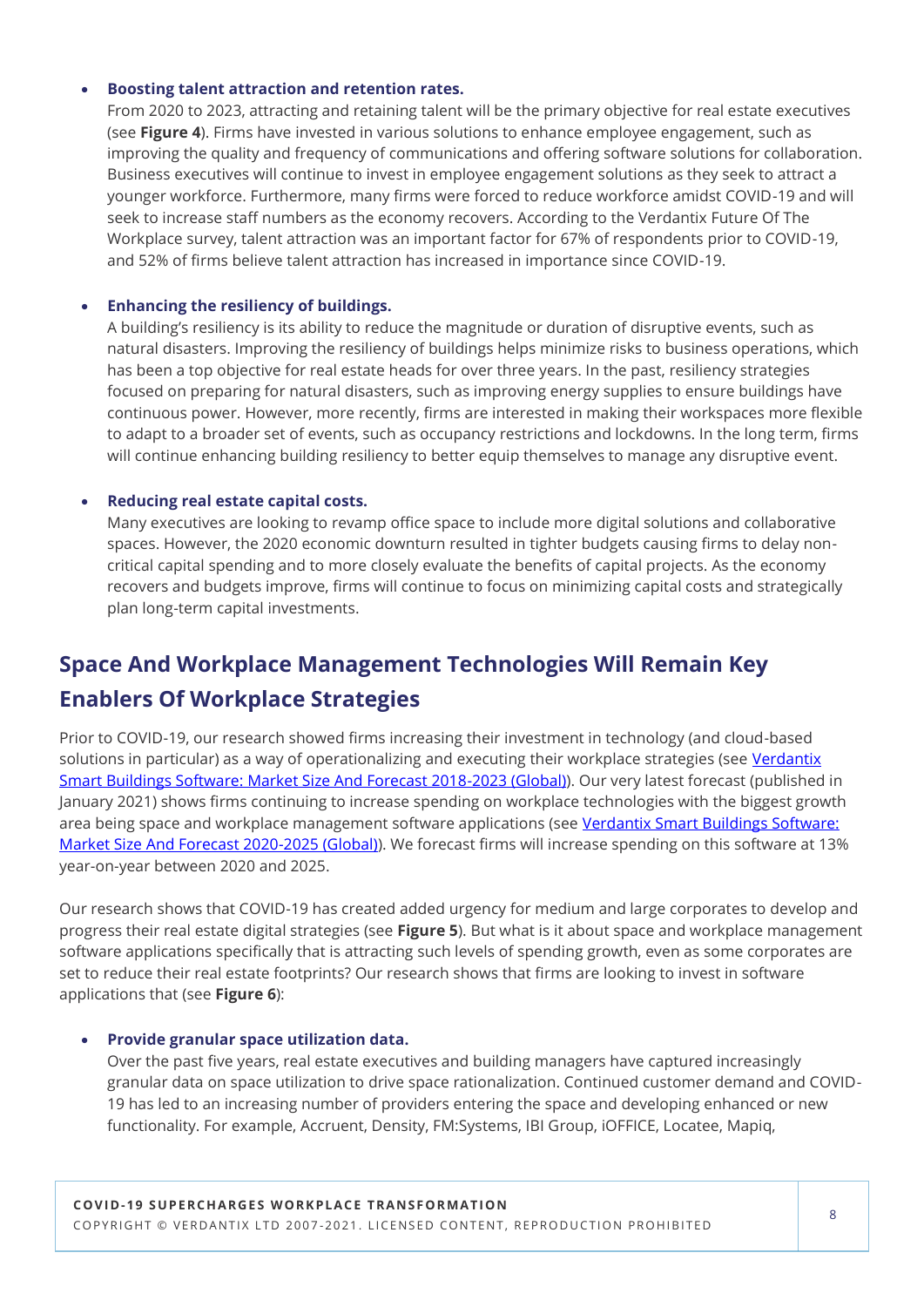#### **Real Estate Strategic Objectives Over The Next Three Years**



OfficeSpace Software, Rapal, Relogix and Siemens have all launched new offerings to help with COVID-19 and the return to work (see Verdantix Buyer'[s Guide: Space And Workplace Management Software](https://research.verdantix.com/report/buyer-s-guide-space-and-workplace-management-software-2021)  [\(2021\)\)](https://research.verdantix.com/report/buyer-s-guide-space-and-workplace-management-software-2021). Firms will continue spending on space utilization software applications to help them update real estate portfolios through identifying under-utilized spaces and occupancy trends.

#### • **Monitor and enhance occupant experience.**

For the past three years, improving the health and well-being of occupants has been a top objective for firms that participated in the Verdantix global survey. In the 2020 Verdantix corporate survey, 20% of firms said they were looking to further invest in software solutions to support occupant well-being. Firms are investing in software solutions for employees, such as engagement apps, as well as hardware for monitoring the workplace, such as indoor environment condition sensors. For example, in July 2020 Zurich Insurance Group selected Spica Technologies to deliver the Luna Workplace Experience App, and pharmaceutical firm Vertex selected iOFFICE to deploy the Hummingbird app. Firms will continue to digitize the workplace as they change the role of the office and seek to attract talent.

#### • **Optimize employee and move management processes.**

Employee and move management software applications help managers plan employee or team moves, typically through a floorplan-based set of visualization scenarios. For example, agricultural firm Organic Valley implemented iOFFICE's move module, allowing it to perform move scenarios in a matter of hours rather than several days. According to the Verdantix Future Of The Workplace survey, 50% of firms plan to increase spending on employee and move management software applications. This trend will continue as firms revamp real estate strategies and reposition the role of the office. These firms will leverage move management software applications to help them plan for and execute moves efficiently.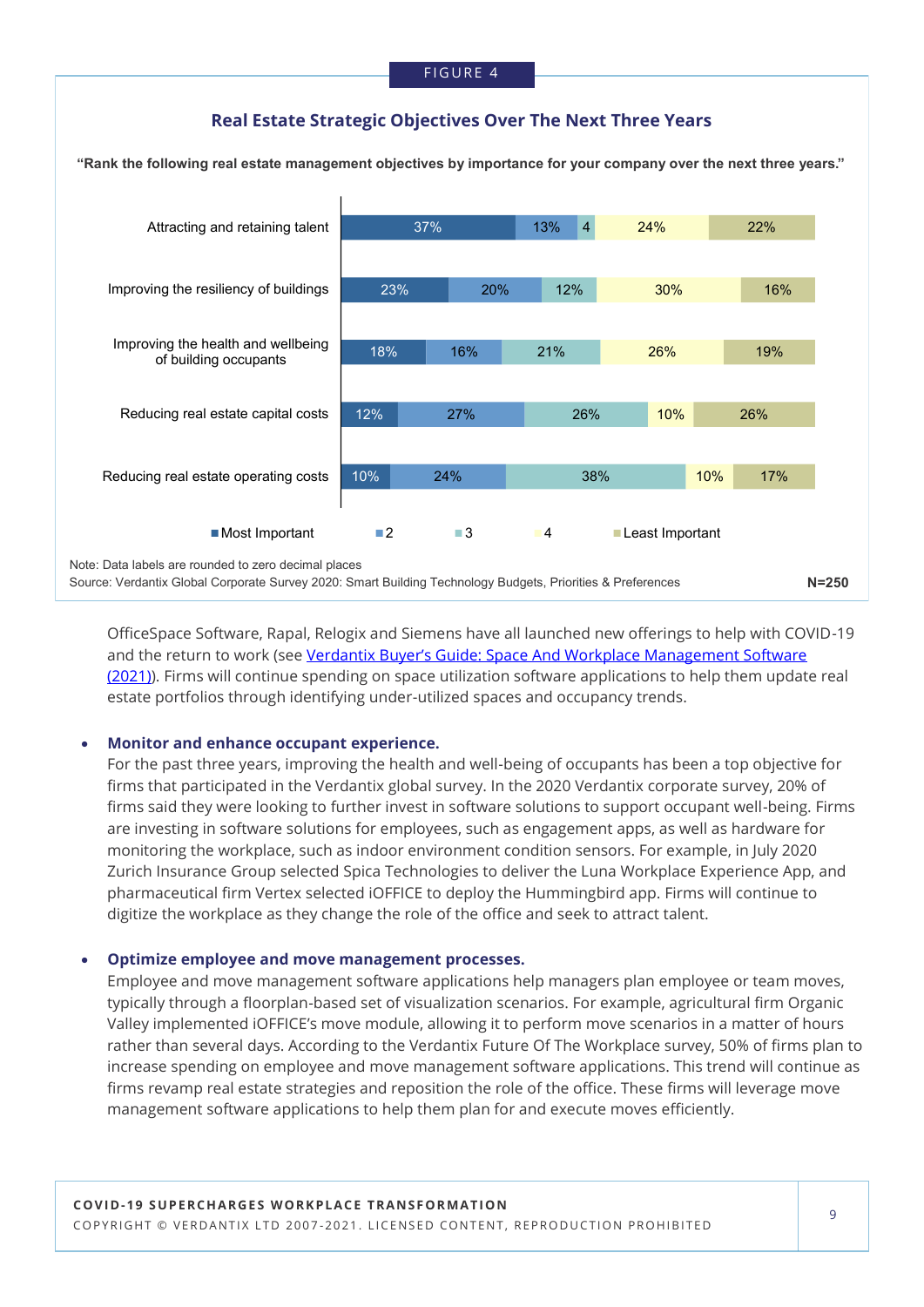#### **COVID-19 Effect On Commercial Real Estate Digitization Strategies Split By Firm Revenue**





**N=100** Note: Data labels are rounded to zero decimal places; percentages less than 6% are written as numbers; chart ranked by first three options Source: Verdantix Future Of The Workplace Survey

#### **COVID-19 SUPERCHARGES WORKPLACE TRANSFORMATION**

COPYRIGHT © VERDANTIX LTD 2007-2021. LICENSED CONTENT, REPRODUCTION PROHIBITED

10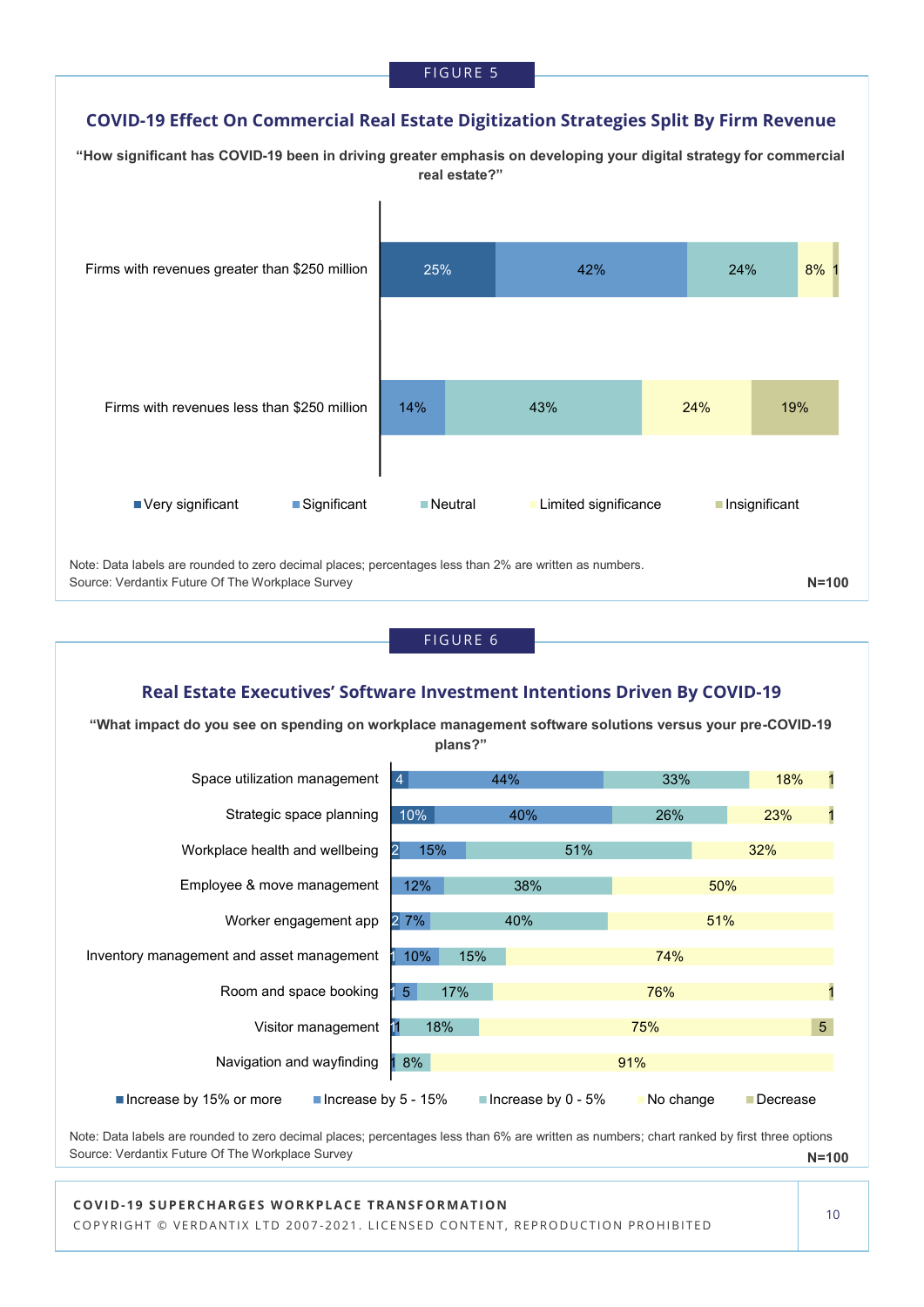#### • **Enable room and workspace reservations.**

Firms have been leveraging space booking solutions for over five years, but COVID-19 has brought a new wave of investments as firms need near-term solutions to manage the office during the pandemic and the return to work. For example, in October 2020 Avison Young deployed the FlexiDesk and Mobile Booking modules of Trimble's ManhattanONE software to support its return-to-office strategy in the UK. According to the Verdantix Future Of The Workplace survey, 23% of firms plan to increase spend on room booking software applications, with professional services firms planning to invest the most at 38% (see **Figure 7**). In the long run, reducing real estate costs and employee demand for agile work environments will continue to drive investments in space booking solutions.

#### • **Improve visitors' experiences in the workplace.**

Visitor management software applications help enhance the check-in process for visitors and improve visitors' experiences throughout the building. Customer demand for visitor management systems increased in 2020 as the applications help to improve the safety of the workplace through COVID-19 management capabilities. According to the Verdantix 2020 corporate survey, 24% of firms are planning to further invest in visitor management solutions. To enhance their current solutions with new capabilities for visitors, iOFFICE acquired Teem in January 2020 and in April 2020 Honeywell acquired Sine Group. As the role of the office evolves, the majority of visitors will be visiting executives, clients or potential recruits, and visitor management apps will improve their experience and enhance brand reputation.

### **Six Actions Facility Managers Must Take Now To Optimize Their Workplace**

While the corporate office is not disappearing, how these environments are used is set to change and real estate executives are revamping their strategies to meet employee demand for agile work environments and more collaboration spaces. Recognizing the demands and requirements of each firm and its employees may vary, facility managers and workplace executives need to adopt a data-driven approach to optimizing their workplaces for this new operational paradigm (see **Figure 8**). Specifically, firms should:

#### **Determine employee working preferences and future business requirements.**

Workplace and facility managers need to understand how their employees want to work in the future and mesh this with business requirements and productivity analysis. Surveys should be used to gauge employee attitudes and preferences towards home working vs working in the office. At the same time, firms need to consider business requirements and whether new working patterns align with the company culture and deliver the worker productivity they are trying to achieve. For example, in October 2020, in a note to employees, Kathleen Hogan, Microsoft's chief people officer, remarked, "We will offer as much flexibility as possible to support individual workstyles, while balancing business needs, and ensuring we live our culture."

#### **Establish a new vision and strategy for corporate offices.**

Through integrating employee survey data with business requirements, heads of real estate in collaboration with colleagues from other functions can develop new office strategies that meet both employee demand and business imperatives. Given the potential significance and impact of any change, it is prudent to consider establishing a dedicated and broad-based committee to help shape corporate vision and strategy. Take Mastercard who has created a 'future of work' taskforce to do exactly this.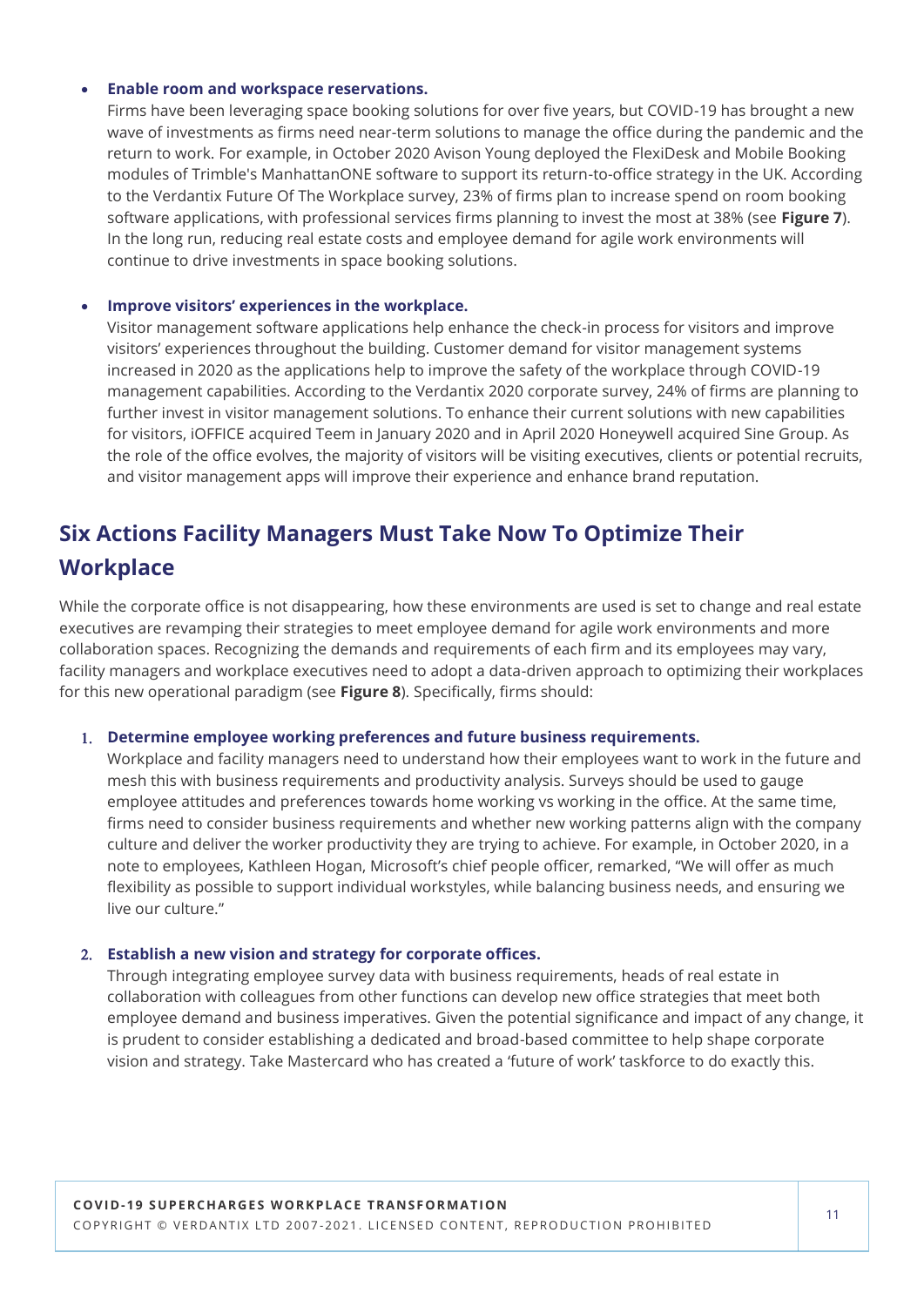#### **Software Investment Plans By Industry**

|                                 | Global<br>$(N=100)$ | <b>Banks &amp;</b><br><b>Finance</b><br>$(N=26)$ | <b>Industrial</b><br><b>Manufacturing</b><br>$(N=26)$ | <b>Professional</b><br><b>Services</b><br>$(N=24)$ | <b>Technology</b><br>$(N=24)$ |
|---------------------------------|---------------------|--------------------------------------------------|-------------------------------------------------------|----------------------------------------------------|-------------------------------|
| Space utilization management    | 81%                 | 81%                                              | 85%                                                   | 79%                                                | 79%                           |
| Strategic space planning        | 76%                 | 73%                                              | 85%                                                   | 83%                                                | 63%                           |
| Workplace health and well-being | 68%                 | 81%                                              | 50%                                                   | 71%                                                | 71%                           |
| Employee & move management      | 50%                 | 62%                                              | 42%                                                   | 63%                                                | 33%                           |
| Worker engagement app           | 49%                 | 46%                                              | 58%                                                   | 58%                                                | 33%                           |
| Inventory and asset management  | 26%                 | 15%                                              | 42%                                                   | 21%                                                | 25%                           |
| Room and space booking          | 23%                 | 23%                                              | 23%                                                   | 38%                                                | 8%                            |
| Visitor management              | 20%                 | 23%                                              | 19%                                                   | 25%                                                | 13%                           |
| Navigation and wayfinding       | 9%                  | 8%                                               | 12%                                                   | 13%                                                | 4%                            |

#### **Percentage of firms that plan to increase spend**

 Note: Data labels are rounded to zero decimal places; 'Plan to increase spend' shows the aggregate responses to the following three categories: 'Increase by 15% or more', 'Increase by 5-15%' and 'Increase by 0-5%' Source: Verdantix Future Of The Workplace Survey

#### **Leverage space utilization data to drive space optimization programmes.**

Once the real estate strategy has been revamped to meet both firm and employee demands, managers should redesign their real estate portfolios. Space utilization data can help managers identify underutilized desks or rooms, as well as gain insight into staff room or desk preferences based on location, size and amenities. Armed with space utilization knowledge, firms can make data-driven decisions regarding office space and floor plan. For example, Catholic Health Initiatives leveraged FM:Systems's workplace management solution to study utilization, and concluded that it could move from three sites to two, with an estimated saving of \$10 million.

#### **Rearrange and renovate floorplans to meet employee needs for workplace environment.**

Before implementing new workspace strategies, managers need to test different floorplans, leveraging data on space utilization and staff working preference to drive various scenarios. Space management solutions help space or facility managers test different floorplans and establish agile working environments. For example, iOFFICE's Space-Right app highlights non-desk spaces, such as meeting rooms, that could be converted into workstations (see Verdantix iOFFICE's Space-Right App Empowers A [More Flexible Workplace\)](https://research.verdantix.com/report/ioffice-s-space-right-app-empowers-a-more-flexible-workplace).

#### **Deploy software solutions to enhance the workplace experience.**

Facility managers and workplace executives need to collaborate with corporate heads of environmental, health and safety to identify solutions that help monitor and improve building health and operations, as well as employee health, engagement and productivity. Air quality sensors, remote management systems and cleaning management software solutions can help facility managers control building air and cleanliness. Software solutions such as mobile app questionnaires help EHS executives track employee health and well-being without invading privacy laws.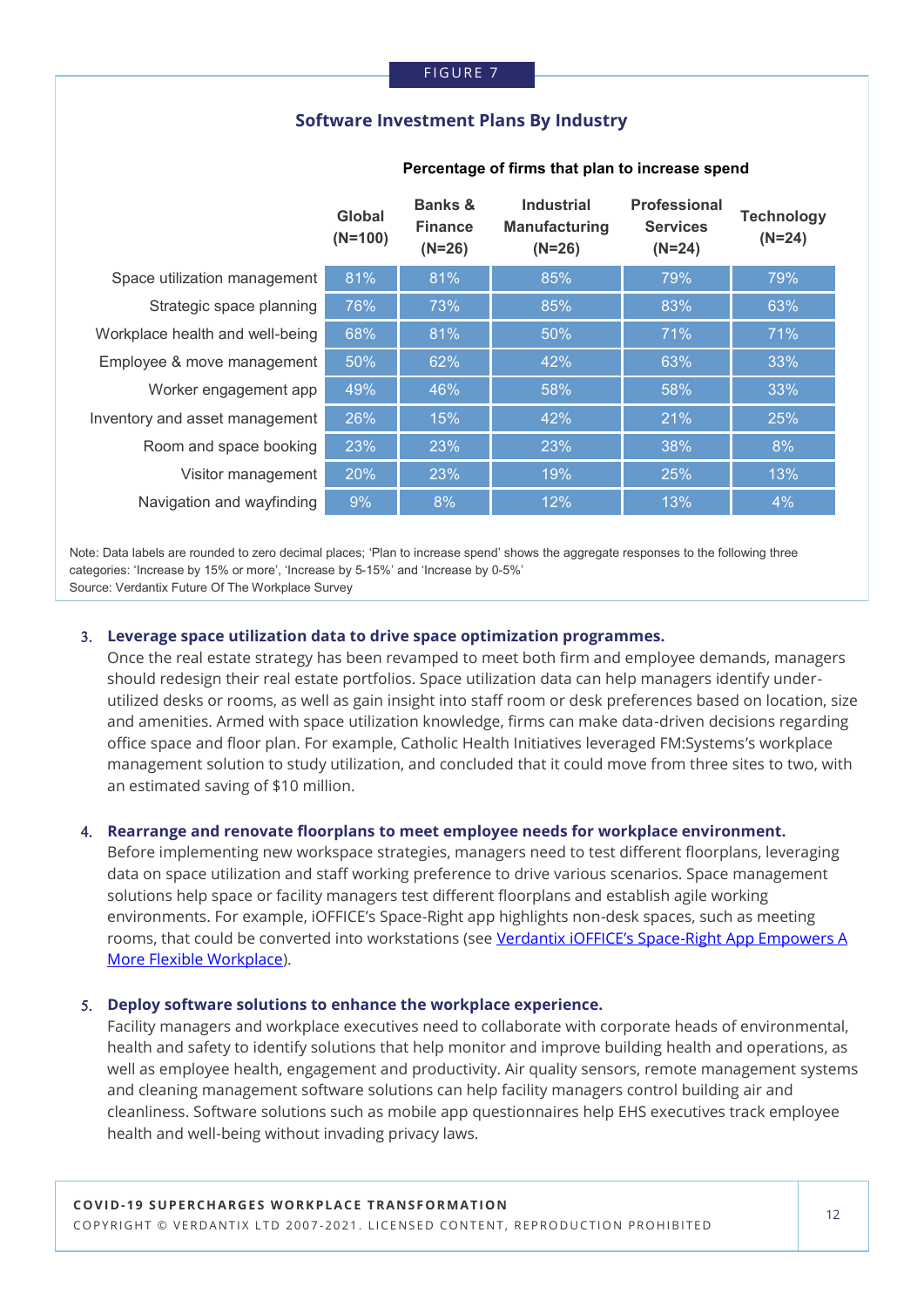#### FIGURE 8

#### **Six Actions For Facility Managers**



#### **Analyse data from workplace solutions to continuously improve occupant well-being.**

Firms need to continuously analyse data on occupancy trends, employee engagement, service requests, building health and staff well-being to identify new areas of improvement. For example, since 2011, Fujitsu has conducted a yearly employee engagement survey to identify issues specific to countries, regions, divisions and occupations, and works toward fixing them. Using Siemens's Comfy app, AppNexus was able to identify, trace and correct 69,515 employee temperature requests.